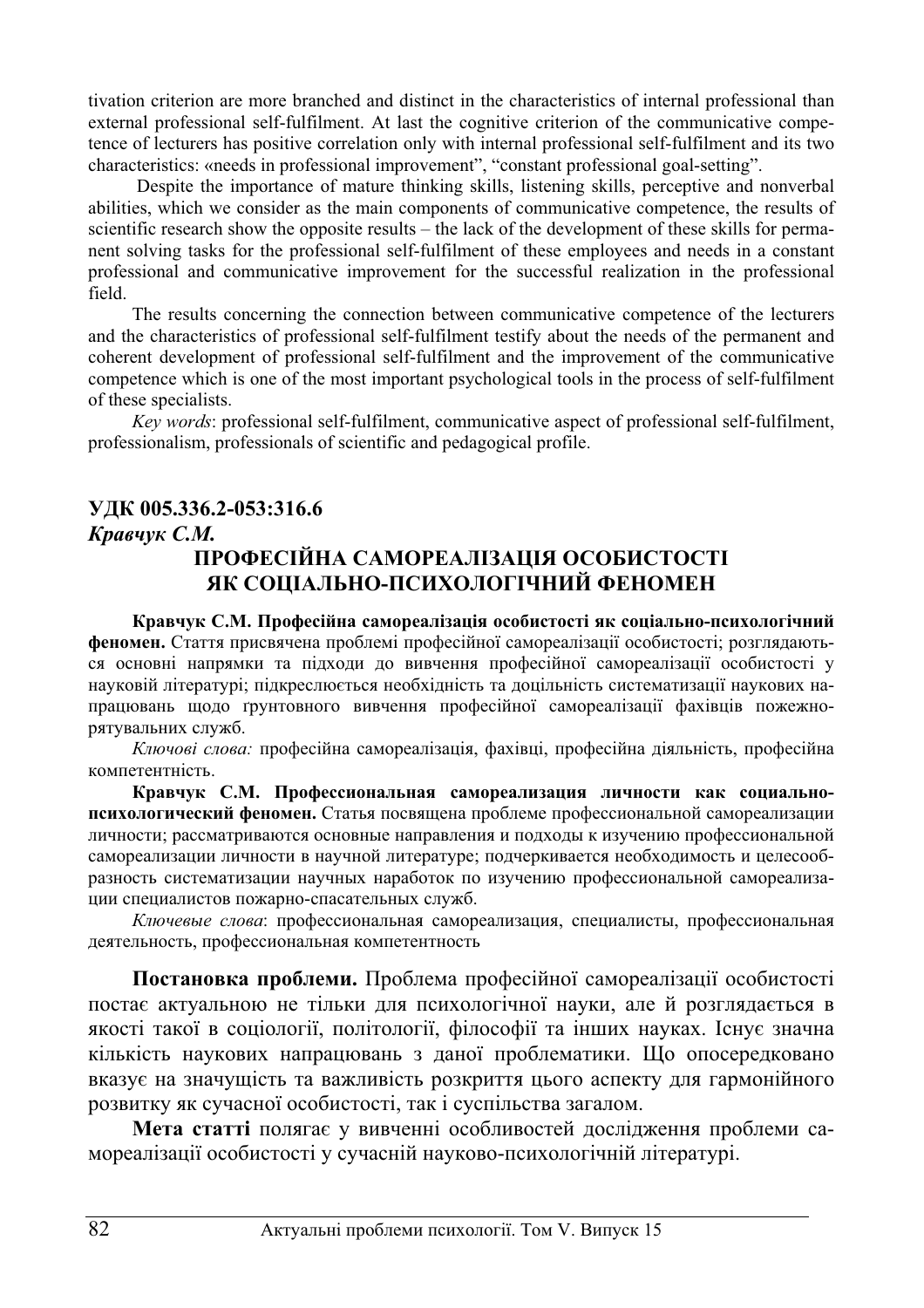Виклад основних результатів дослідження. Здійснений аналіз стану дослідження проблеми професійної самореалізації особистості у сучасній науково-психологічній літературі дозволив виокремити такі напрямки вивчення зазначеного питання: професійна самореалізація особистості як соціальнопсихологічний феномен; професійна самореалізація як один із аспектів процесу реалізації особистісного потенціалу; професійна самореалізація особистості у контексті вивчення дотичних соціально-психологічних категорій (професійна рефлексія, професійне самовизначення, професійна самоідентифікація тощо).

За результатами теоретичного аналізу наукових напрацювань, які умовно виокремлені нами у напрямок «професійна самореалізація особистості як соціально-психологічний феномен», виявлено:

- основними складовими професійної самореалізації особистості вважаються: характер ставлення до професійної діяльності; ступінь взаємодії та узгодженості системи професійних та особистих цінностей, традицій та норм; характер сприйняття взаємодії з трудовим колективом; специфіка групових та міжособистісних трансакцій в контексті професійної діяльності; соціально-психологічні прояви особистості в процесі професіоналгенезу  $[1]$ .
- проблема професійної самореалізації особистості вивчається у рамках таких підходів: міждисциплінарний; філософський (сучасний напрямок постмодернізм); біхевіористичний; соціокультурний; загальнометодологічний; соціологічний.

Міждисциплінарний підхід. Феномен професійної самореалізації розгляда-€ться з точки зору психології, економіки, менеджменту, соціології, політології, філософії. У центрі уваги, насамперед, проблема сумісності кар'єрного зростання та особистісної самореалізації. Сполучення цих ліній професійного та особистісного розвитку не є явним і не завжди гармонійно поєднується між собою. Вивчається конфліктність різних складових професійної самореалізації, яка особливо виразно виявляється при об'єктивації рушійних сил цього процесу і критеріїв її успішності. Критерієм успішності професійної самореалізації та затребуваності в обраній професії, згідно зазначеного підходу, почасти визнача-€ться кар'єрне зростання, ступінь розвиненості компетенцій людини та задоволеності результатами своєї професійної діяльності [1].

Методологія постмодернізму. Виявляється поліпарадігмальний характер досліджень. У центрі уваги дослідників цього напрямку активність і варіативність у конструюванні образу світу, гнучкість і пластичність в його реконструюванні і свобода людини при виборі траєкторій професійного та особистісного розвитку. Подібні ідеї отримали свій початок в концепції конструктивізму, розвиненої С. Papert, П. Бергером і Т. Лукманом. Стверджується, що люди створюють нове знання особливо ефективно, коли вони залучені до створення продуктів, наділених особистісним змістом, будь то піщані замки, машини або індивідуальна кар'єра. Головне те, що люди в процесі конструктивної діяльності створюють щось важливе для них самих та оточуючих.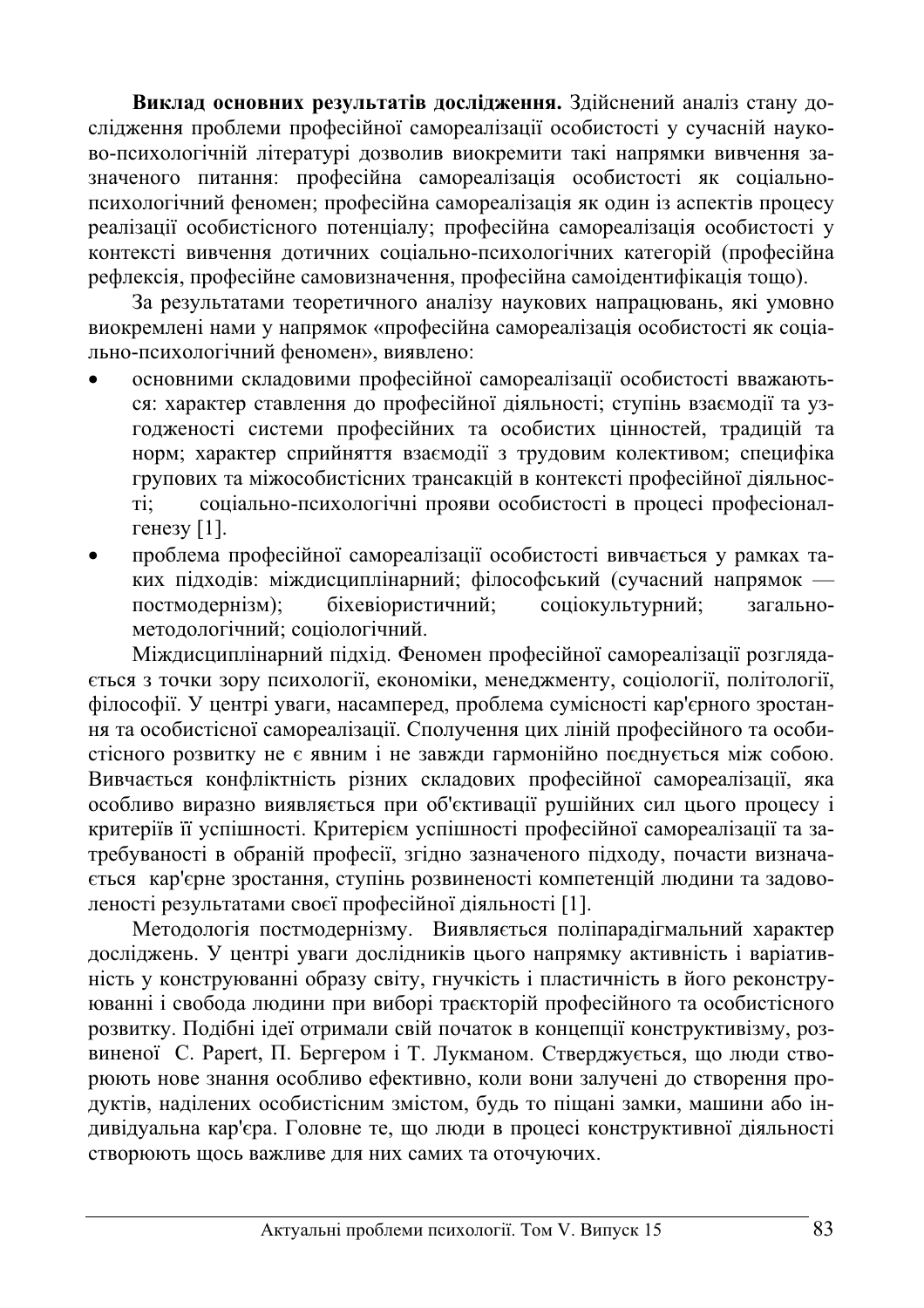Біхевіористичний підхід. Розглядаються в різних ракурсах і аспектах питання, пов'язані з професійною, організаційною та виробничою соціалізацією. Проблема професійної самореалізації переважно вивчається в контексті оптимального научіння працівників, адаптації до умов роботи і виконуваних операцій, оптимізації взаємодії з колегами та начальством. Однак, питання про те, наскільки задоволений сам працівник цими стосунками, практично вивчається дуже конкретно, як питання про те, як сформувати робочий колектив таким чином, щоб його учасники не викликали один у одного роздратування і агресії, не конфліктували один з другом. При цьому зазначені аспекти вивчаються в контексті сприяння підвищенню продуктивності праці.

Соціо-культурний підхід. Науковцями зазначається, що процес осмислення життя, вибір цінностей та кар'єрних орієнтації не є результатом індивідуального розвитку. Транслятором цих цінностей є суспільство, референтні для людини групи і домінуючі в них і в суспільстві в цілому аттітюди та еталони.

Як підкреслював О.О. Потебня, розвиток індивідуальної психіки не може відбуватися ізольовано від інших людей, від часу і від культури, в якій живе людина. При цьому соціогенез особистості супроводжується, в тому числі, і вибором певних еталонів професій, створенням системи особистих ставлень до кар'єрного зростання, які наповнюються особистісним змістом саме в процесі професійної самореалізації.

Соціологічний підхід. Професійна самореалізація особистості розглядається по відношенню до покоління в цілому і характеризує входження особистості в певні соціальні структури та сфери життя, особисту «стабілізацію» в цих соціальних структурах і сферах. Критеріями професійної самореалізованості є якісні показники включення в ті чи інші сфери життя, життєві події, такі, як вступ до вищого навчального закладу, працевлаштування вступ у шлюб і т. ін.. які фіксують ці включення і, з соціологічної точки зору, є етапами професійної самореалізації (М.Р.Гінзбург).

Соціологічний підхід до професійної самореалізації в якості механізмів розкриття особистісного потенціалу у професійній діяльності розглядає механізми впливу суспільства, трудового колективу на особистість. Індивідуальне ставлення до характеру реалізації особистісного потенціалу в професійній сфері показує, яким чином, забезпечується перехід соціального в глибинні структури особистості.

Загально-методологічний підхід. Професійна самореалізація особистості розглядається в контексті взаємного впливу індивідуальних особливостей людини і соціального середовища в процесі здійснення трудової діяльності.

Вивчається зумовленість професійної самореалізації специфікою засвоєння професійних цінностей та професійного досвіду, якістю професійних та соціальних зв'язків, особливостями індивідуального життя людини, якісними показниками реалізації своїх нахилів, здібностей та потреб в процесі здійснення професійної діяльності (К.О. Абульханова-Славська, Л.І. Анциферова, Л.І. Божович, В.А. Петровський С.Л. Рубінштейн).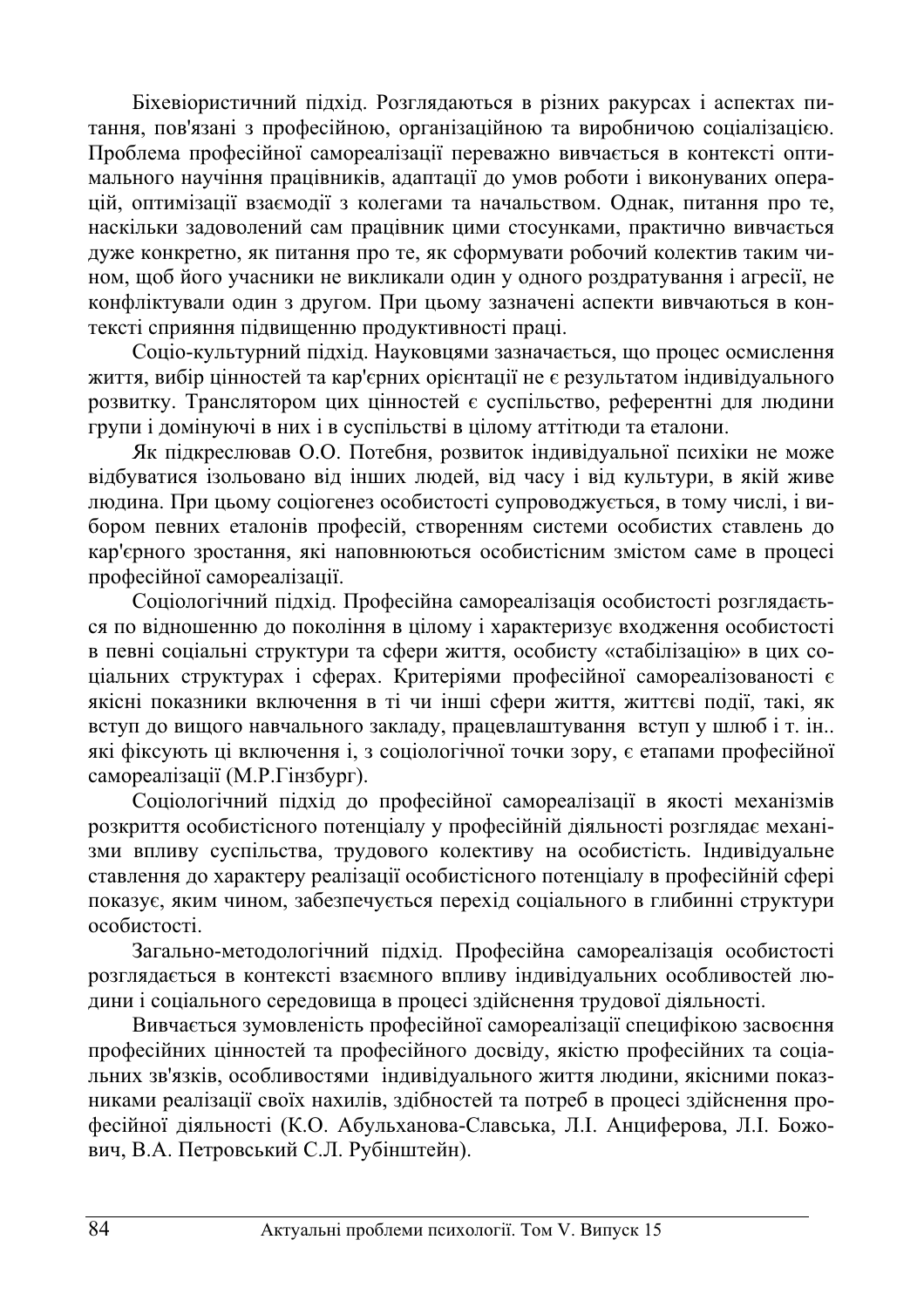При визначенні морфологічних ознак проблеми професійної самореалізації особистості нами також була виявлена неоднозначність ставлень науковців до шього питання.

Так, З.Ю. Крижанівська зазначає, що особистісна самореалізація в сучасній традиції наукових досліджень визначається як свідомий, цілеспрямований процес розкриття та опредметнення сутнісних сил людини в її багатоманітній соціальній діяльності. На підставі теоретичного аналізу наукових доробок авторка констатує, що основним атрибутом самореалізації особистості є професійний шлях.

Специфіка професійної самореалізації особистості в кожній професії зумовлена особливостями цієї професії, вимогами, які вона висуває до людини та їх поєднанням з індивідуальними властивостями особистості. Саме тому, сутність поняття професійної самореалізації особистості Крижанівська З.Ю. визначає як усвідомлену, цілеспрямовану об'єктивація тих професійно-особистісних якостей, які сприяють релевантному самовираженню в професійній діяльності через формування власної системи мотивів та визначення способів їх реалізації [6].

О.О. Богатирьова стверджує, що професійна самореалізація є результатом конструювання соціальної реальності особистості та базується на індивідуальних чинниках соціальної активності та самоефективності. В її праці акцент робиться на активності особистості в процесі професіоналгенезу. Основною суттю професійної самореалізації є закономірна трансформація особистості в ході професійної діяльності.

На думку О.О .Богатирьової, це процес, який характеризується кількісними, якісними і структурними перетвореннями, що забезпечують нормальне функціонування людини у професійній діяльності. Ідентифікація особистості з професією передбачає таке злиття життя професіонала з діяльністю, при якому надбані типові риси починають виявлятися в усіх інших сферах життєдіяльностій визначають характер ставлення особистості до об'єктивної дійсності. [1].

У працях А. Маслоу поняття професійної самореалізації розкривається через «захоплення значимою діяльністю», а у дослідженнях К. Ясперса через «справу», яку здійснює людина.

Водночас, нами умовно виокремлена низка наукових праць (О.П. Белінська, О.О. Деркач, В.А. Гупаловська, Я.Л. Коломінський, В.О. Лефтеров, П.В. Лушин, В.І. Муляр, В.Г. Панок, В.А. Роменець, та ін.), де професійна самореалізація розглядається як один із аспектів процесу реалізації особистісного потенціалу в життєдіяльності. В якості основних тез цієї умовної групи досліджень проблеми професійної самореалізації зазначимо: основними сферами самореалізації особистості є особисте життя та професійна діяльність; професійну самореалізацію доцільно розглядати в контексті загального процесу самореалізації особистості; професійна самореалізація здійснюється за закономірностями, притаманними особистісній самореалізації; критерії успішності професійної самореалізації відповідають критеріям становлення зрілої особистості; специфіка професійної самореалізації пов'язується зі впливом гендерних умов та умов здійснення професійної діяльності.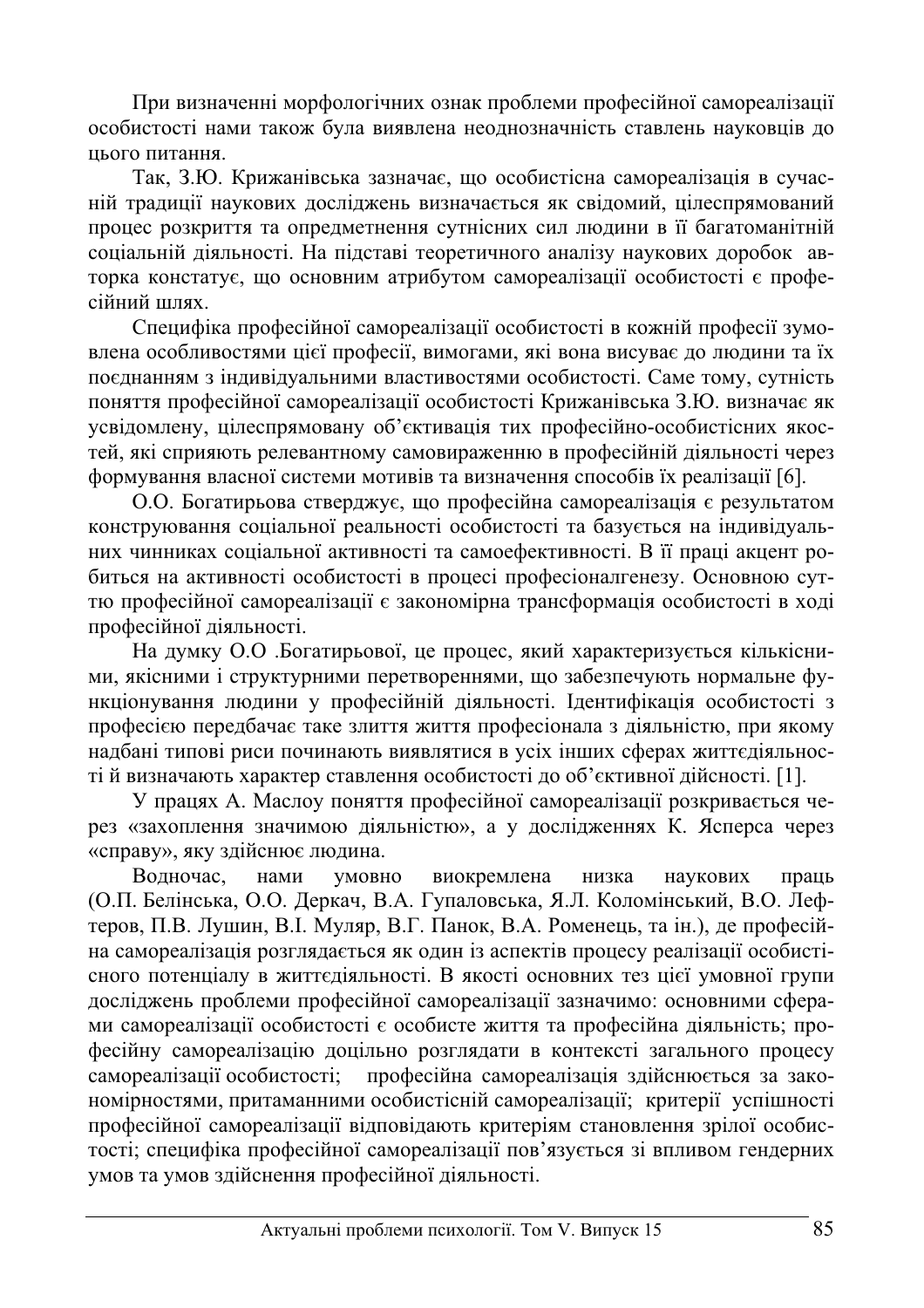Так, В.А. Гупаловська вважає, що професійна самореалізація – це процес усвідомлення і кристалізації особистістю власної сутності та розгортання її у вигляді реалізації потенціалу з його опредметненням у професійній діяльності.

Відповідно до процесу особистісної самореалізації, авторка визначає і поетапну структура професійної самореалізації:

1-й етап – професійне самовизначення: вибір професії; професійна освіта;

2-й етап – професійний розвиток: професійна адаптація; апробація теоретичних знань у практичній діяльності; професійне самовдосконалення, підвищення кваліфікації;

3-й етап – професійне становлення: підвищення рівня професіоналізму; набуття професійного авторитету; досягнення активності, самостійності, творчого підходу у професійній діяльності [3].

Розглядаючи процес самореалізації особистості, К. Чарнецкі зазначає єдність професійного та загально особистісного розвитку та їх зумовленість сукупністю суб'єктивних, об'єктивних, педагогічних і психологічних чинників розвитку. D. Super, M.Y. Bahn та інші ототожнюють переживання професійної самореалізованості з кар'єрним зростанням.

В.О. Лефтеров вивчаючи різні аспекти реалізації особистісного потенціалу у професійній діяльності, взагалі зауважує наявність особистісно-професійний розвиток та особистісно-професійну самореалізацію людини.

Водночас, виявлена у науково-психологічній літературі також тенденція до вивчення психологічних категорій, дотичних до проблеми професійної самореалізації особистості.

Так, питання професійної самореалізації особистості випливають в процесі вивчення професійної самооцінки, професійної самоідентифікації, професійної компетентності тощо. Зазначена проблематика розкривається у роботах з вивчення профпридатності, проблеми профвідбору та профконсультування (Бодров В.А, Гейжан Н.Ф Пряжников Н.С Платонов К.К Шадриков В. Д.); дослідженнях професійного розвитку та професійної типології особистості (Борисова О.М. Мітіна Л.М Реан А.А.; Романова Е. С Ginzberg E., Guilford G., Holland J., Roe A., Super D.).

Деякі дослідники [1] стверджують, що поняття «професійна самореалізація» є більш вузьким порівняно з поняттям «професійне самовизначення» та характеризує лише одну зі стадій професійного самовизначення. Саме поняття «професійне самовизначення особистості», на їх думку, акцентує увагу на особливому характері активності індивіда у зазначеному процесі.

О.О. Богатирьова вважає: професійне самовизначення є складовою особистісного самовизначення; професійне та особистісне самовизначення нерозривно пов'язані та взаємодіють між собою [1].

Почасти, під професійним самовизначенням розуміють сам вибір професії та одну з форм самовизначення особистості в цілому (К.М. Гуревич, І.А. Завалишина).

Найбільш цілісним, інтегральним показником професійного самовизначення є розгляд особистістю професії в цілому або її окремих сторін та аспектів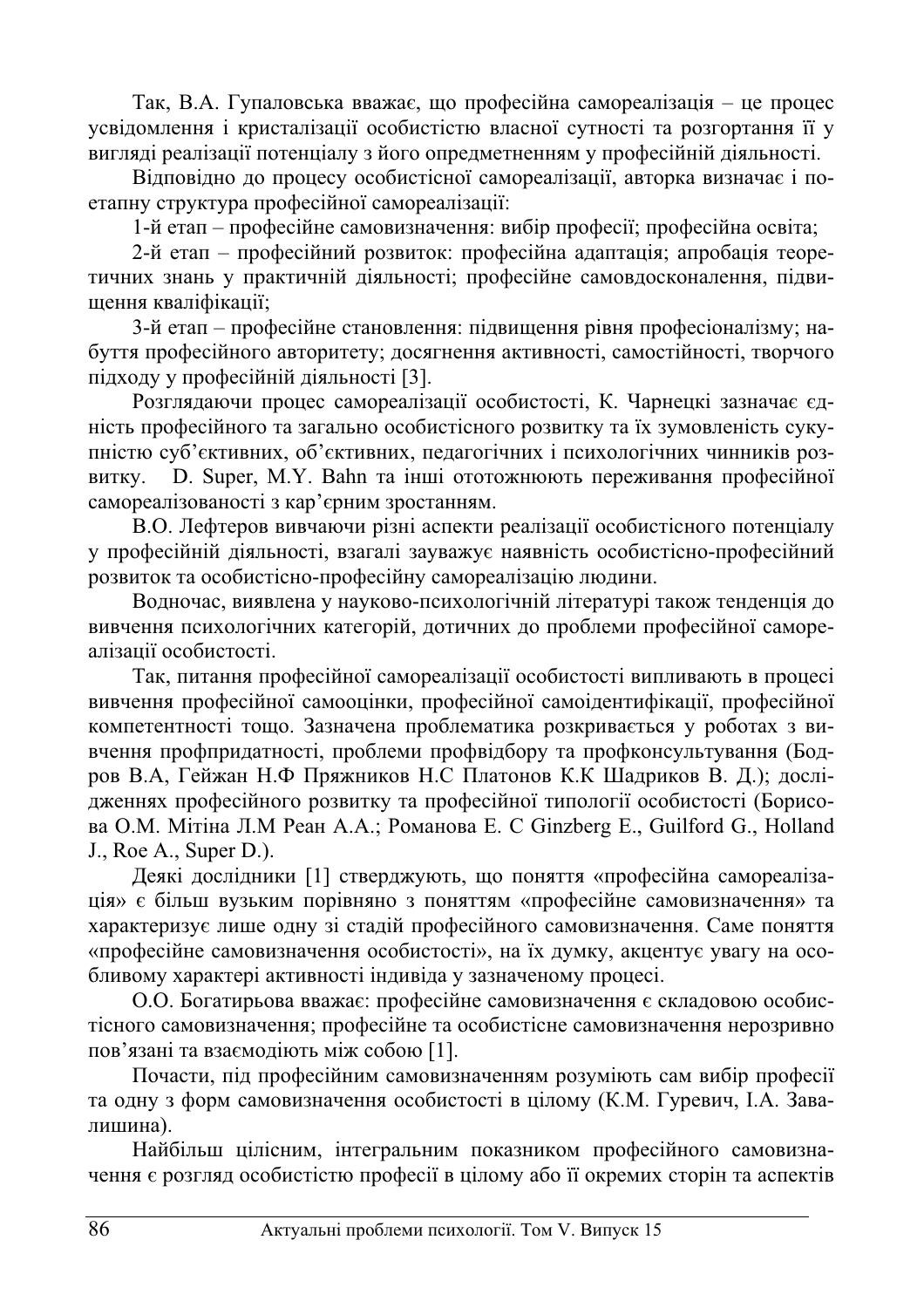як факторів самореалізації. В якості основних характеристик професійного самовизначення визначаються наступні: професійне самовизначення як психологічне явище виникає на межі старшого підліткового та юнацького віку (Божович Л.І., Петровский В.А., Кон І.С, Гинзбург М.Р.); потреба у професійному самовизначенні — це потреба у формуванні смислової системи, в якій поєднані уявлення про себе та про соціум; професійне самовизначення спрямоване в майбутнє (смислове та темпоральне); особистісне самовизначення включає в себе професійне.

Дотичними до поняття «професійна самореалізація» у психологічному тезаурусі є також і поняття «професійної свідомості та самосвідомості», які розглядаються як: форми усвідомлення сутності своєї професійної діяльності та засобів і способів її здійснення (з одного боку), а також вироблення позиції щодо цієї діяльності у відповідності з її цілями і завданнями та внутрішніми установками самої особистості (з іншого) (Нечаєв М.М); перш за все процес, за допомогою якого людина пізнає себе в професії та ставиться до себе як до професіонала (Міщик Л.І.); частка уявлень про себе, пов'язаних із професією, та самоставлення до себе, зумовлене професією. Визначається перш за все тим, якою мірою ця діяльність усвідомлена та прийнята як фактор самореалізації.

Структуру професійної самосвідомості визначає професійна "Яконцепція", котра має декілька складових: професійно-психологічне "Я" (професійні образи "Я"); суб'єкт-об'єктне самовідношення до себе та свого місця в професії; професійно-рольове "Я" [4].

Не менш важливим поняттям, дотичним до поняття професійної самореалізації, є професійна самоідентифікація. Професійна самоідентифікація виступає як основна мета та результат професійної діяльності.

Аналіз особливостей професійної самоілентифікації злійснено в роботі Остапенко І.В. Автор розглядає професійну самоідентифікацію як тип особистісної активності, як системне новоутворення, яке закономірно формується у процесі соціалізації індивіда. Сутність професійної самоідентифікації визначається ним як така, що пов'язана з ціннісно-смисловою природою взаємодії людини та суспільства.

Бодальов О.О., Деркач А.А., Орбан Л.Е. найвищим етапом розвитку професійної самоідентифікації вважають вершини професіоналізму. Серед чинників досягнення (недосягнення) цих вершин науковці виділяють: задатки, здібності, обдарованість, талант; умови сімейного виховання та розвиток особистості у шкільному віці; виховання, освіту, навчання у професійному учбовому закладі; саморух до вершин професіоналізму в самостійній діяльності протягом професійного життя.

Професійна самоідентифікація, водночас, виступає і як форма психологічної регуляції діяльності та професійного становлення. Так, Кривоконь зазначає, що професійна самоідентифікація тісно пов'язана з професійними стереотипами, образами, уявленнями, оскільки безпосередньо сам ідентифікаційний процес і здійснюється на основі формування та з урахуванням даних понять. Значне місце у розкритті поняття професійна самоідентифікація посідають також і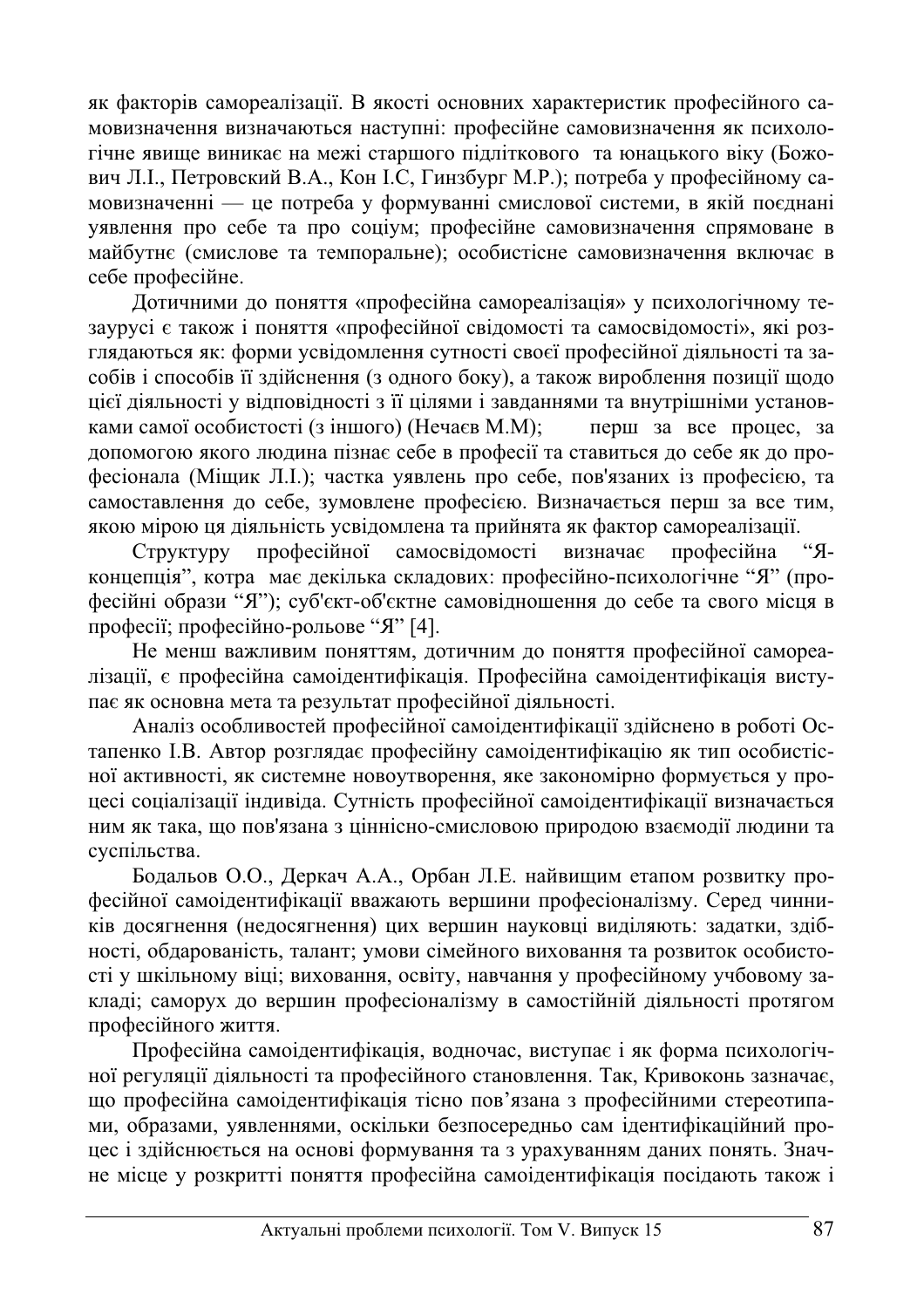поняття професійної позиції та професійних ролей, оскільки розкриття особистісного аспекту професійної ідентифікації можливе лише тоді, коли відома система особистісних смислів індивіда стосовно системи професійних цінностей [4].

На думку науковця, з професійною самоідентифікацією тісно пов'язана структура професійних уявлень, які можуть виступати як механізми формування образів професії. Причому, ці образи включають уявлення про суб'єкт професійної діяльності, в тому числі ціннісно-мотиваційний компонент, професійно важливі якості, вимоги до особистості в конкретній професії [4]. Саме ступінь відповідності цих уявлень реаліям здійснення професійної діяльності і зумовлює особливості процесу переживання професійної реалізованості/нереалізованості особистості.

Важливий внесок у вивчення проблеми професійної самореалізації складає і така психологічна категорія як професійна самооцінка.

М.О. Ларіонова зауважує, що професійна самооцінка є частиною загальної самооцінки особистості, розвивається на її основі та виступає важливим психологічним фактором становлення професіонала. Її структура, вважає авторка, включає в себе: самооцінку стратегії професійної діяльності, самооцінку процесу діяльності, самооцінку результату діяльності.

О.В. Козієвська виділяє таку структуру професійної самооцінки: оцінка себе як професіонала; и оцінка себе як професіонала в сфері міжпрофесійної взаємодії; оцінка себе як професіонала щодо досягненні акме у певному типі професійної діяльності.

Змістове наповнення професійної самооцінки, на її думку, складають власне ставлення до професійно значущих параметрів, ділові й особистісні якості, якості професійного спілкування, аналітичні вміння і ціннісні орієнтири професійної діяльності.

А.К.Маркова виокремлює ретроспективну (Я, як професіонал вчора), актуальну (Я, як професіонал сьогодні), потенційну (Я, як професіонал завтра) та ідеальну (Я, як професіонал у майбутньому) професійну самооцінку.

О.В. Кащенко доводить, що потреба у професійному самооцінюванні є витоком активності особистості, за допомогою якої здійснюється регулювання професійної поведінки, визначається напрямок подальшого професійного розвитку  $[5]$ .

Професійна самореалізація особистості вивчається також і у зв'язку з професійною рефлексією.

Оскільки професійна рефлексія утворюється на базі загальної рефлексії особистості, то її можливо розглядати як комплекс уявлень про себе, як професіонала; самооцінку та самоаналіз продуктів власної професійної діяльності.

На підставі аналізу наукової літератури В.В. Демський виділяє такі значення рефлексії у професійній діяльності: тенденція розвитку всіх сучасних соціальних систем пов'язана із загальним позитивом, гуманістичною основою: звернення до людини її внутрішнього потенціалу; разом із загальним суспільним (державним) контролем професійної діяльності існує контроль внутрі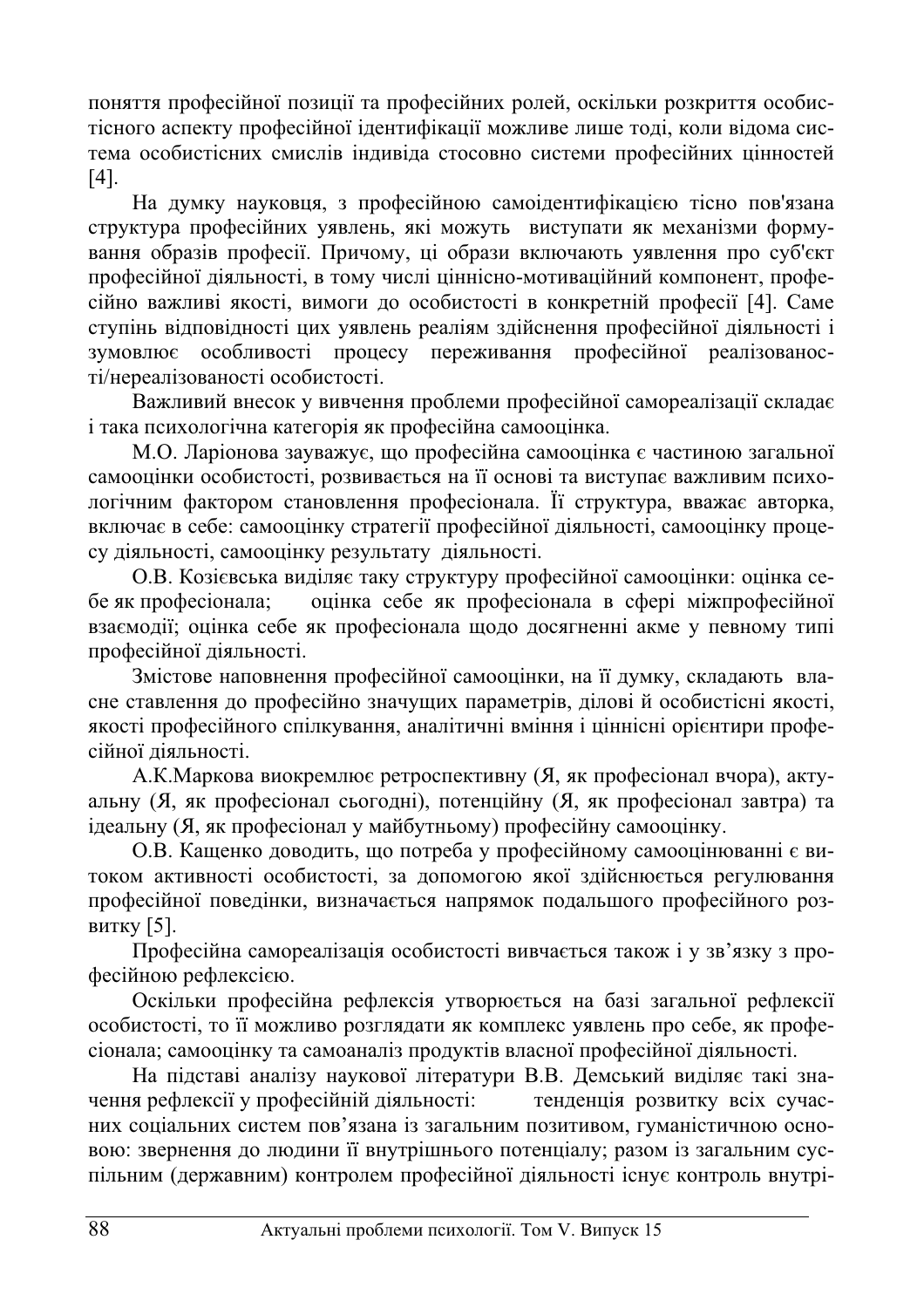шній, що належить самій людині: самоаналіз, свідомий вибір професії та способів діяльності у ній; всяка рефлексія має за основу сумнів в собі, своїй позиції та можливостях, що, в свою чергу, може призвести до різних результатів: а) песимістичний, що провокує пасивність та відсутність віри в успіх, б) оптимістичний, що спонукає до активності, подолання негативних моментів, реалізації саморозвитку та самовдосконалення; рефлексія виступає не тільки як констатувальний елемент, що характеризує наявність або відсутність професійних якостей, але як спонукання до їх розвитку, збагачення, примноження.

Узагальнюючи думки вчених можна зробити висновок, що професійна рефлексія включає:

- когнітивний компонент (усвідомлення норм, правил, моделей професійної діяльності; соціально-психологічні очікування від здійснення професійної діяльності);
- емоційно-оцінний компонент (емоційно-оцінне ставлення до результатів та особливостей професійної діяльності; характер сприйняття оцінних суджень оточуючих щодо власної професійної діяльності).

Ше однією психологічною категорією, дотичною до категорії професійної самореалізації є професійна компетентність.

У науково-психологічній літературі феномен професійної компетентності найчастіше трактується як: сукупність психолого-професійних якостей, що зумовлюють самостійну та відповідальну діяльність професіонала, здатність ефективно виконувати професійні функції [4]; важливий компонент підсистеми професіоналізму діяльності, сфера професійного знання, коло вирішуваних питань, система знань, яка постійно розширюється, що дає змогу успішно здійснювати професійну діяльність (А. Деркач, В. Зазикіна); система знань щодо професійної діяльності (А. Реан і Я. Коломінський); невід'ємна складова культури професійної діяльності: володіння системою знань, умінь і навичок, достатньою для успішного вирішення тих трудових завдань, які відповідають повсякденним і очікуваним на найближче майбутнє функціональним обов'язкам фахівця (Г. Балл); індивідуальна характеристика рівня відповідності вимогам професії; психічний стан, який дає змогу діяти самостійно і відповідально; володіння людиною здібностями і вміннями виконувати певні трудові функції.

Цікавою видається думка Т. Браже, І. Зязюн, В. Радул, які розглядають професійну компетентність не лише як сукупність базових знань, умінь та навичок, а й вважають важливими її складниками ціннісні орієнтації, мотиви діяльності, стиль взаємодії з оточуючими, загальну культуру фахівця, його здатність до розвитку свого творчого потенціалу, до саморозвитку та самовдосконалення.

А.Б. Земба зазначає, що під поняттям професійна компетентність розуміються не лише знання, уміння, навички та наявність здібностей, необхідних для ефективного виконання професійної діяльності, але і наявність якостей, які дають змогу особистості бути успішною і поза професійною сферою життя. Тому важливу роль у формуванні професійної компетентності фахівця відіграє так звана життєва компетентність, яка включає в себе ключові компетентності, які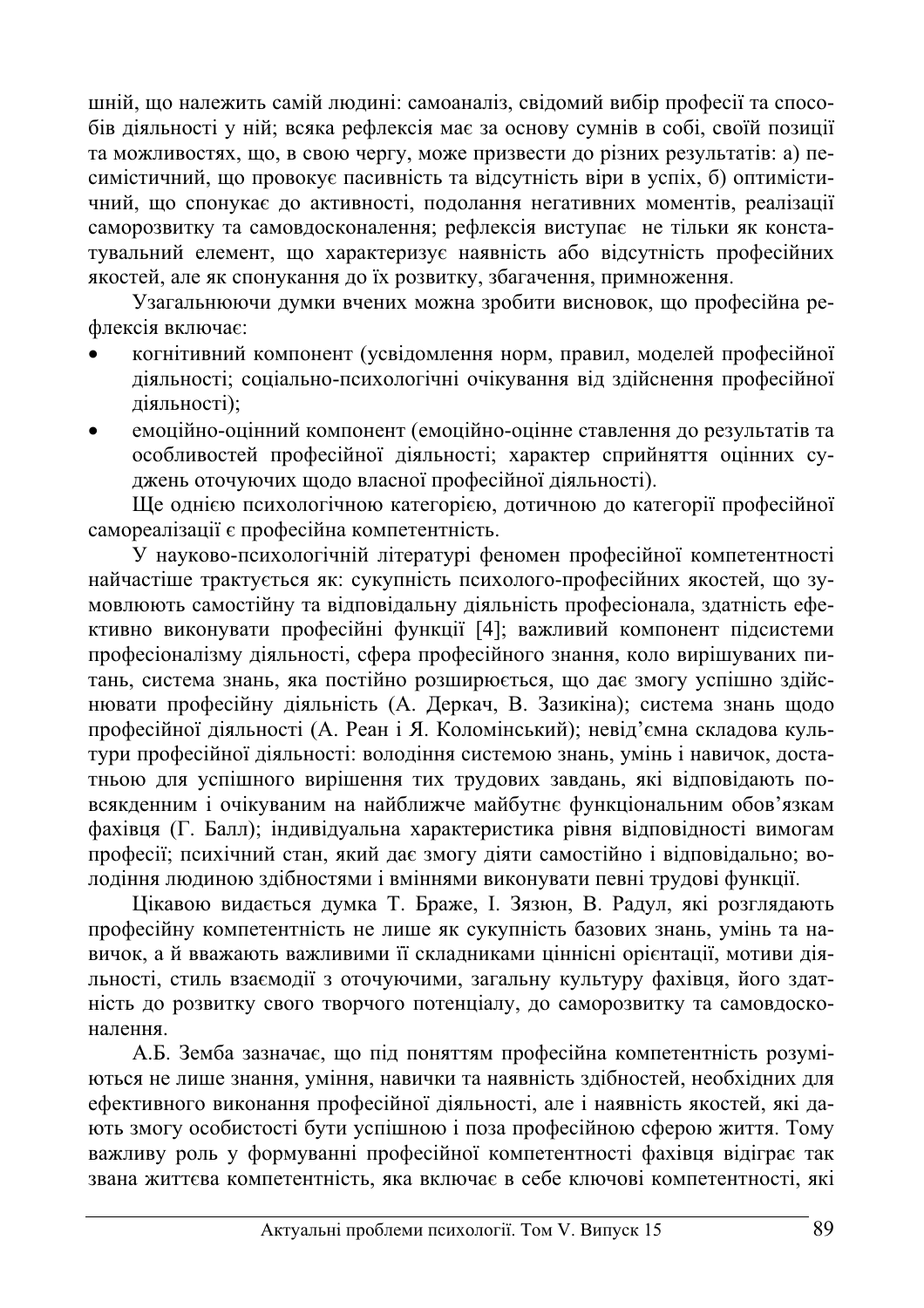вважаються міжгалузевими знаннями, уміннями та здібностями, що необхідні для адаптації та продуктивної діяльності в різних сферах життя людини [5].

Ознакою професійної компетентності вважається не лише наявність знань і досвіду, а вміння їх використовувати в процесі реалізації своїх професійних функцій. При цьому слід пам'ятати, що професійна діяльність не вичерпується змістом вимог, які вона ставить до фахівця, це завжди відображення способу життя і поведінки людини. Від того, наскільки якісним є цей збіг можна судити про рівень професійної реалізованості, яка відображає рівень особистісної реалізованості [2].

Отже, феномен професійної самореалізації та пов'язаних з нею аспектів широко вивчається у науково-психологічній літературі у контексті забезпечення результативності, ефективності та успішності професійної діяльності різних соціальних категорій.

Стосовно психологічного супроводу професійної діяльності працівників пожежно-рятувальних служб у психологічній літературі представлені такі наукові розвідки щодо: професійної Я-концепції рятувальників (О.А. Олійников); індивідуально-психологічних особливостей рятувальників (С.М. Мордюшенко, Ю.О. Приходько, Е.М. Рядинська, А.В. Титаренко); особистісно-професійного розвитку фахівців екстремальних видів діяльності (В.О. Лефтеров); становлення професійної саморегуляції та ефективності професійної діяльності (Г.С. Грибенок, В.Р. Цокота); детермінації професійної деформації у рятувальників (В.А. Магда); соціально-психологічних передумов виникнення помилкових дій у професійній діяльності рятувальників (Д.В. Лебедєв); професійноособистісних деструкцій та девіацій працівників МНС України (Т.Ю. Довбій, В.Д. Тогобицька, О.І. Чистікова).

Однак, наукових праць з проблематики саме професійної самореалізації пожежників та рятувальників нами не було виявлено.

#### **Висновки:**

- професійна самореалізація особистості, як соціально-психологічний феномен, розглядається в контексті вивчення специфіки професіоналгенезу та соціогенезу особистості, та справляє суттєвий вплив на якісні показники перебігу цих процесів;
- характер науково-психологічних досліджень вказує на те, що найбільш повно мультиаспектність феномену професійної самореалізації розкривається у поєднанні з вивченням дотичних категорій (професійне самовизначення, професійна самоідентифікація, професійна рефлексія, професійна компетентність, професійна самооцінка, професійна самосвідомість тощо);
- сучасний стан вивчення специфіки психологічного супроводу професійної діяльності пожежників та рятувальників вказує на доцільність та необхідність систематизації наукових напрацювань у цій сфері щодо забезпечення якісного дослідження феномену професійної самореалізації зазначених фаxibuib.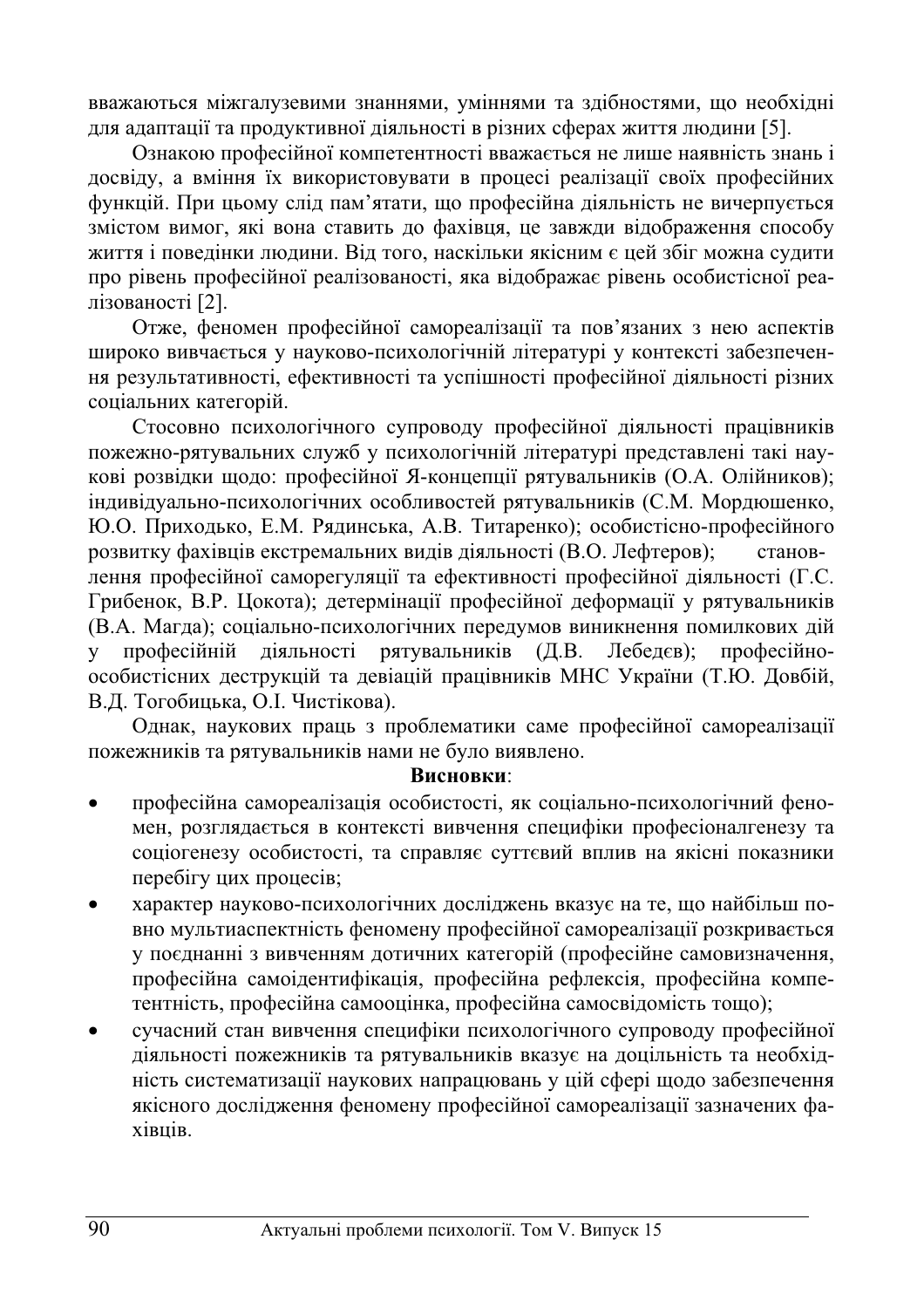# Список використаних джерел

- 1. Богатырёва О.О. Личностные факторы профессиональной самореализации: дис. на соискание уч. степени канд. психол. наук: спец. 19.00.01 «Общая психология. Психология личности. История психологии» / О. О. Богатырёва. — М., 2009. — 162 с.
- 2. Вірна Ж. П. Мотиваційно-смислова регуляція у професіоналізації психолога: Моногр. / Ж. П. Вірна. - Луцьк: РВВ "Вежа" Волин. держ. ун-ту ім. Л.Українки, 2003. - 319 с
- 3. Гупаловська В.А. Професійна самореалізація як чинник становлення особистості жінки: Автореф. дис... канд. психол. наук: 19.00.01 / В.А. Гупаловська; Ін-т психології ім. Г.С. Костюка АПН України. — К.,  $2005. - 25c$
- 4. Земба А. Б. Особистісна вимогливість як чинник професійної компетентності (на матеріалі держслужбовців центрів зайнятості): автореф. дис. ... канд. психол. наук: 19.00.01 / А. Б. Земба; Волин. нац. ун-т ім. Лесі Українки. — Луцьк, 2010. — 20 с.
- 5. Кащенко О.В. Психологічні детермінанти професійної самооцінки суддів: автореф. дис... канд. психол. наук: 19.00.03 / О.В. Кащенко; Укр. інж.-пед. акад. - Х., 2008. - 19 с
- 6. Крижановська З.Ю. Мотиваційні чинники професійної самореалізації фахівців дошкільних закладів: автореф. дис. ... канд. психол. наук : 19.00.07 / З. Ю. Крижановська; Волин. нац. ун-т ім. Лесі Українки. - Луцьк,  $2011. - 20c.$

# **Spisok vikoristanih dzherel**

- 1. Bogatyreva O.O. Lychnostnie factory professionalnoi samorealizatii : dys. na soiskanie uch stepeni kand psychol nauk : spec. 19.00.01 "obschaya psychologia. Psychologia lychnosti. Istoria psychologii" / O.O. Bogatyreva. — M., 2009. 162 p.
- 2. Virna Z.P. Motivatyino-smyslova regulatia u profesionalizatii psychologa: monogr./ Z.P. Virna. – Lutsk: RVV "Vezha" Volyn. Derzh. Un-tu im. L. Ukrainki, 2003. – 319 p.
- 3. Gupalovska V.A. Professiona samorealizatia yak chinnik stanovlennia osobystosti zhinki: avtoref. dys. na soiskanie uch stepeni kand psychol nauk : spec. 19.00.01/ V.A. Gupalovska ; Instytut of psychology named G.S. Kostyuk, NAPS of Ukraine – K.  $2005 - 25$  p.
- 4. Zemba A.B. Osobystisna vymoglivist yak chinnik profesiinoi competentnosti : avtoref. dys. na soiskanie uch stepeni kand psychol nauk : spec. 19.00.01/ A.B. Zemba ; Volyn. Derzh. Un-tu im. L. Ukrainki, 2010. – 20 p
- 5. Kaschenko O.V. Psychologichni determinanty profesiinoi samootinky suddiv : avtoref. dys. na soiskanie uch stepeni kand psychol nauk : spec. 19.00.03/ O.V. Kaschenko ; Ukr. Inzh. Ped. Akad. – Ch. ,2008 – 19 p.
- 6. Kryzhanovska Z.U. motivatiyni chinniki profesiynoi samorealizatii fahivtiv doshkilnyh zakladiv : avtoref. dys. na soiskanie uch stepeni kand psychol nauk :